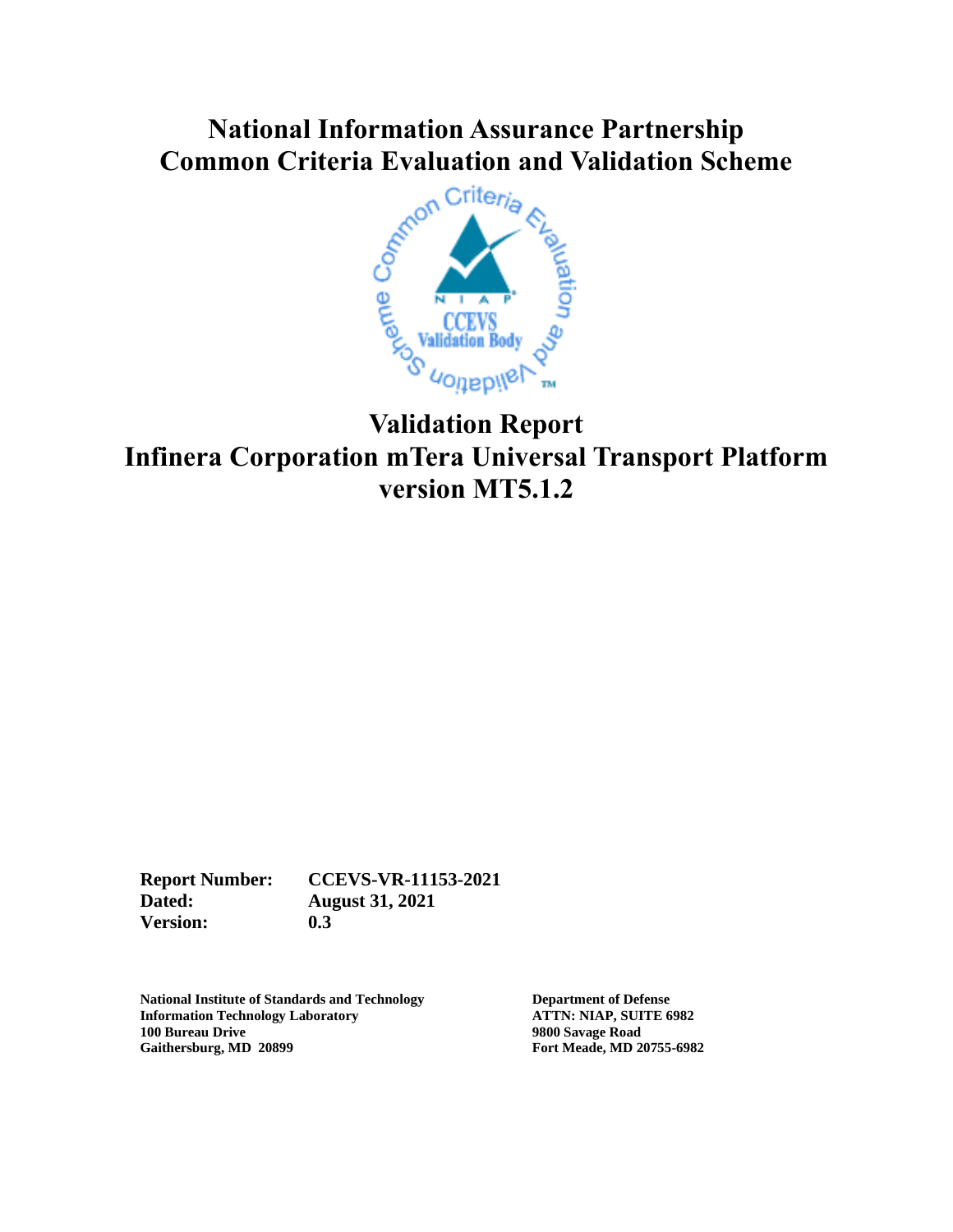#### **ACKNOWLEDGEMENTS**

#### **Validation Team**

Sheldon Durrant Randy Heimann Linda Morrison Clare Parran *The MITRE Corporation*

#### **Common Criteria Testing Laboratory**

Tammy Compton Kevin Cummins Khai Van *Gossamer Security Solutions, Inc. Columbia, MD*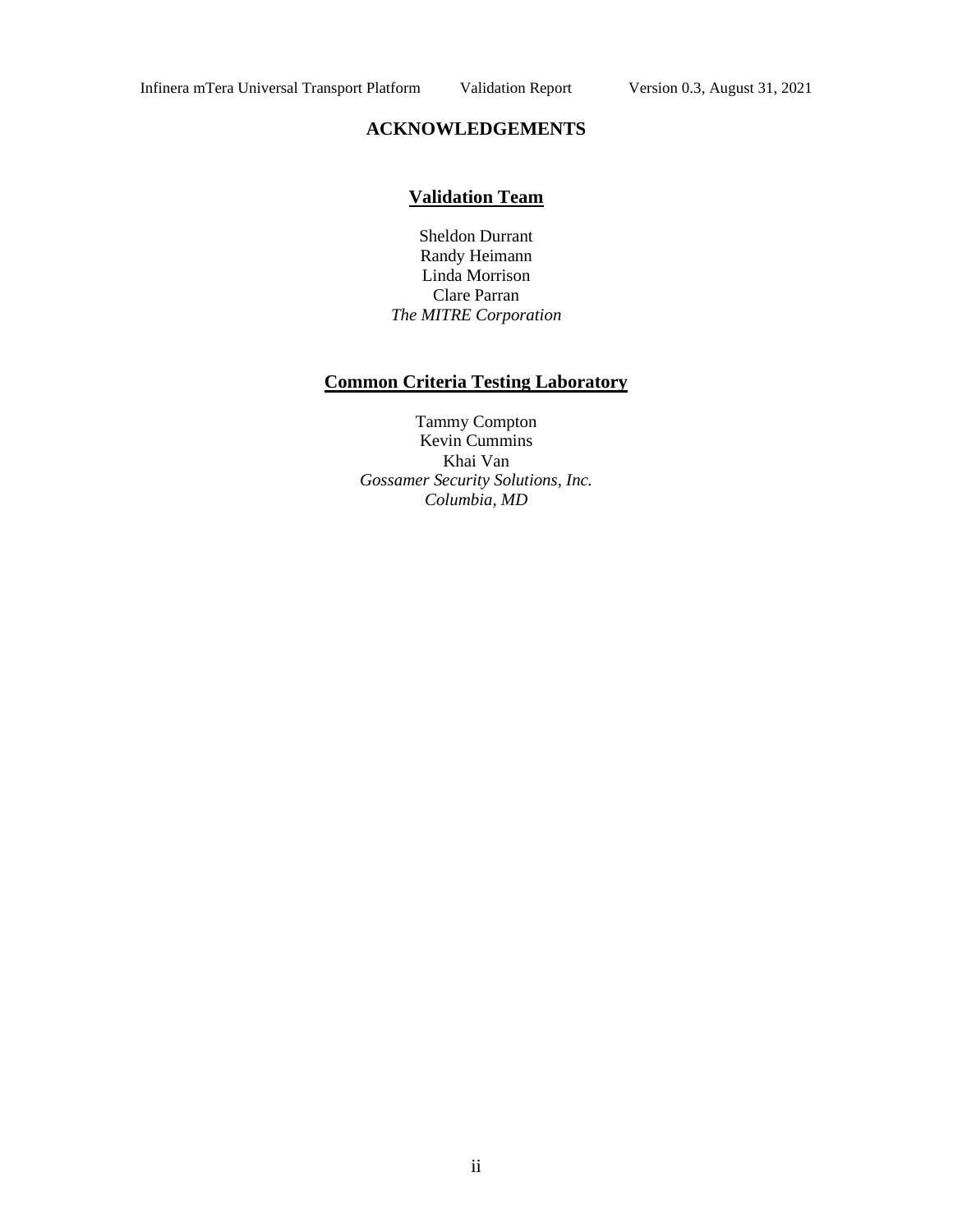# **Table of Contents**

| 1                                                                          |  |  |  |
|----------------------------------------------------------------------------|--|--|--|
| $\mathfrak{2}$                                                             |  |  |  |
| 3                                                                          |  |  |  |
| 3.1                                                                        |  |  |  |
| 3.2                                                                        |  |  |  |
| 3.3                                                                        |  |  |  |
| $\overline{4}$                                                             |  |  |  |
| 4.1                                                                        |  |  |  |
| 4.2                                                                        |  |  |  |
| 4.3                                                                        |  |  |  |
| 4.4                                                                        |  |  |  |
| 4.5                                                                        |  |  |  |
| 4.6                                                                        |  |  |  |
| 4.7                                                                        |  |  |  |
| 5                                                                          |  |  |  |
| 6                                                                          |  |  |  |
| 7                                                                          |  |  |  |
| 7.1                                                                        |  |  |  |
| 7.2                                                                        |  |  |  |
| 8                                                                          |  |  |  |
| 9                                                                          |  |  |  |
| 9.1                                                                        |  |  |  |
| 9.2                                                                        |  |  |  |
| 9.3                                                                        |  |  |  |
| 9.4                                                                        |  |  |  |
| Evaluation of the Test Documentation and the Test Activity (ATE)  9<br>9.5 |  |  |  |
| 9.6                                                                        |  |  |  |
| 9.7                                                                        |  |  |  |
| 10                                                                         |  |  |  |
| 11                                                                         |  |  |  |
| 12                                                                         |  |  |  |
| 13                                                                         |  |  |  |
| 14                                                                         |  |  |  |
|                                                                            |  |  |  |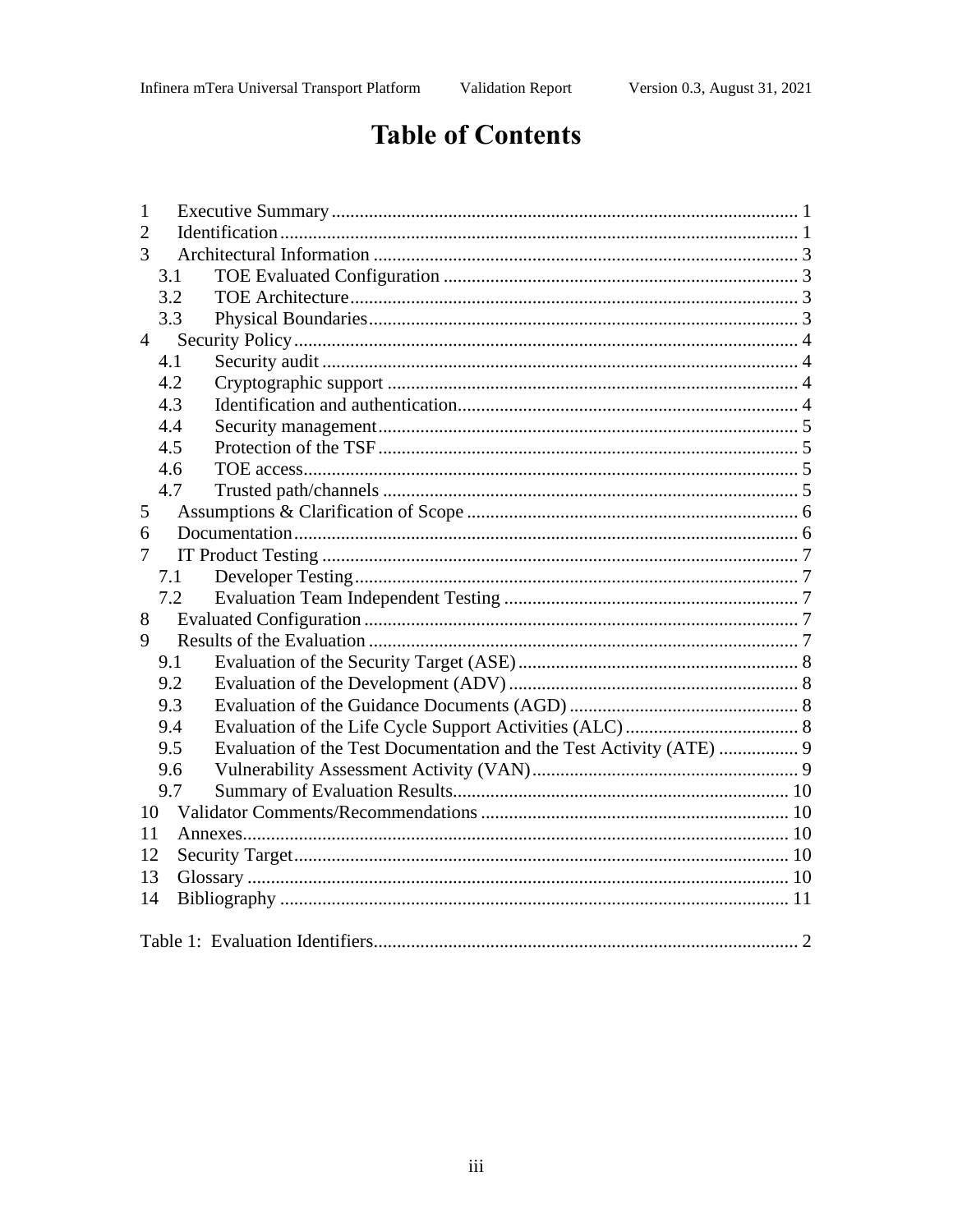## <span id="page-3-0"></span>1 **Executive Summary**

This report documents the assessment of the National Information Assurance Partnership (NIAP) validation team of the evaluation of Infinera mTera Universal Transport Platform solution provided by Infinera Corporation. It presents the evaluation results, their justifications, and the conformance results. This Validation Report is not an endorsement of the Target of Evaluation by any agency of the U.S. government, and no warranty is either expressed or implied.

The evaluation was performed by the Gossamer Security Solutions (Gossamer) Common Criteria Testing Laboratory (CCTL) in Columbia, MD, United States of America, and was completed in August 2021. The information in this report is largely derived from the Evaluation Technical Report (ETR) and associated test reports, all written by Gossamer Security Solutions. The evaluation determined that the product is both Common Criteria Part 2 Extended and Part 3 Conformant and meets the assurance requirements of the collaborative Protection Profile for Network Devices, version 2.1, 24 September 2018.

The Target of Evaluation (TOE) is the Infinera mTera Universal Transport Platform MT5.1.2.

The Target of Evaluation (TOE) identified in this Validation Report has been evaluated at a NIAP approved Common Criteria Testing Laboratory using the Common Methodology for IT Security Evaluation (Version 3.1, Rev 5) for conformance to the Common Criteria for IT Security Evaluation (Version 3.1, Rev 5). This Validation Report applies only to the specific version of the TOE as evaluated. The evaluation has been conducted in accordance with the provisions of the NIAP Common Criteria Evaluation and Validation Scheme and the conclusions of the testing laboratory in the evaluation technical report are consistent with the evidence provided.

The validation team monitored the activities of the evaluation team, provided guidance on technical issues and evaluation processes, and reviewed the individual work units and successive versions of the ETR. The validation team found that the evaluation showed that the product satisfies all the functional requirements and assurance requirements stated in the Security Target (ST). Therefore, the validation team concludes that the testing laboratory's findings are accurate, the conclusions justified, and the conformance results are correct. The conclusions of the testing laboratory in the evaluation technical report are consistent with the evidence produced.

The technical information included in this report was obtained from the mTera Universal Transport Platform version MT5.1.2 Security Target, version 0.5, August 26, 2021 and analysis performed by the Validation Team.

## <span id="page-3-1"></span>2 **Identification**

The CCEVS is a joint National Security Agency (NSA) and National Institute of Standards and Technology (NIST) effort to establish commercial facilities to perform trusted product evaluations. Under this program, security evaluations are conducted by commercial testing laboratories called Common Criteria Testing Laboratories (CCTLs) using the Common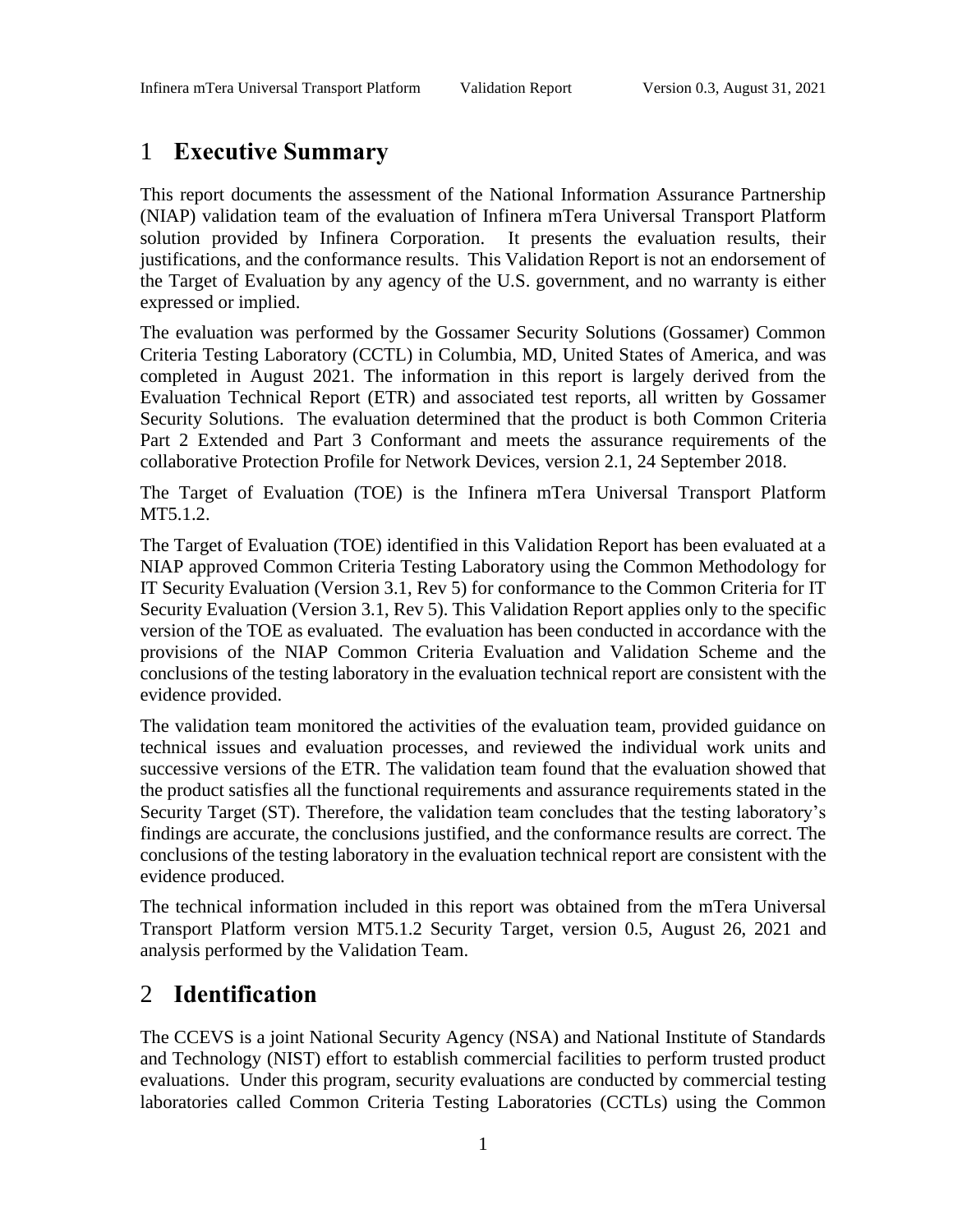Evaluation Methodology (CEM) in accordance with National Voluntary Laboratory Assessment Program (NVLAP) accreditation.

The NIAP Validation Body assigns Validators to monitor the CCTLs to ensure quality and consistency across evaluations. Developers of information technology products desiring a security evaluation contract with a CCTL and pay a fee for their product's evaluation. Upon successful completion of the evaluation, the product is added to NIAP's Validated Products List.

Table 1 provides information needed to completely identify the product, including:

- The Target of Evaluation (TOE): the fully qualified identifier of the product as evaluated.
- The Security Target (ST), describing the security features, claims, and assurances of the product.
- The conformance result of the evaluation.
- The Protection Profile to which the product is conformant.
- The organizations and individuals participating in the evaluation.

<span id="page-4-0"></span>

| <b>Item</b>                                            | <b>Identifier</b>                                                                                                    |  |  |
|--------------------------------------------------------|----------------------------------------------------------------------------------------------------------------------|--|--|
| <b>Evaluation Scheme</b>                               | United States NIAP Common Criteria Evaluation and Validation Scheme                                                  |  |  |
| <b>TOE</b>                                             | Infinera mTera Universal Transport Platform MT5.1.2                                                                  |  |  |
|                                                        | (Specific models identified in Section 8)                                                                            |  |  |
| <b>Protection Profile</b>                              | collaborative Protection Profile for Network Devices, version 2.1, 24 September 2018                                 |  |  |
| <b>ST</b>                                              | mTera Universal Transport Platform version MT5.1.2 Security Target, version 0.5,<br>August 26, 2021                  |  |  |
| <b>Evaluation</b><br><b>Technical Report</b>           | Evaluation Technical Report for Infinera mTera Universal Transport Platform<br>MT5.1.2, version 0.3, August 26, 2021 |  |  |
| <b>CC</b> Version                                      | Common Criteria for Information Technology Security Evaluation, Version 3.1, rev 5                                   |  |  |
| <b>Conformance Result</b>                              | CC Part 2 extended, CC Part 3 conformant                                                                             |  |  |
| <b>Sponsor</b>                                         | Infinera Corporation                                                                                                 |  |  |
| <b>Developer</b>                                       | Infinera Corporation                                                                                                 |  |  |
| <b>Common Criteria</b><br><b>Testing Lab</b><br>(CCTL) | Gossamer Security Solutions, Inc.<br>Columbia, MD                                                                    |  |  |
| <b>CCEVS Validators</b>                                | Sheldon Durrant, Randy Heimann, Linda Morrison, Clare Parran (The MITRE<br><i>Corporation</i> )                      |  |  |

#### **Table 1: Evaluation Identifiers**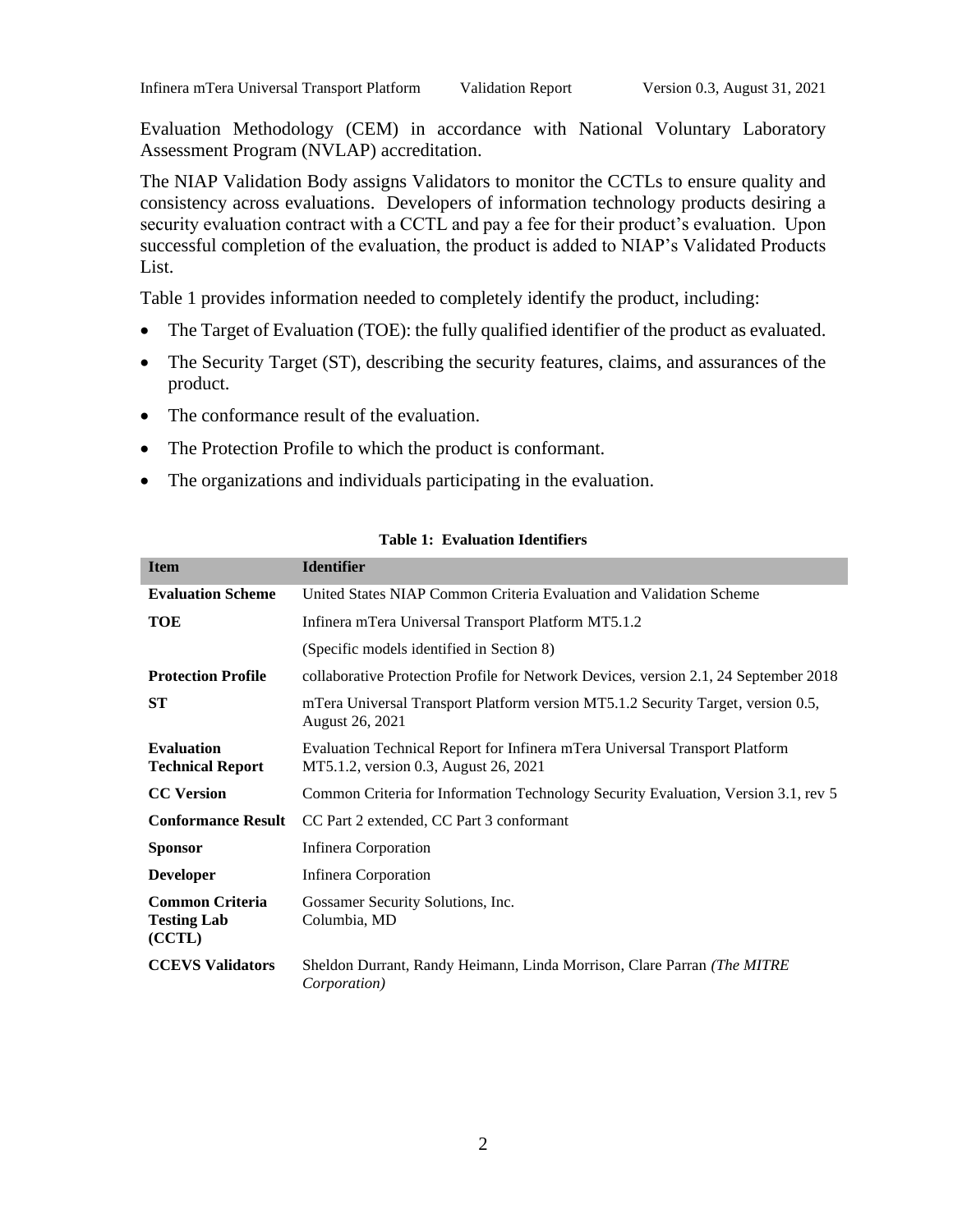## <span id="page-5-0"></span>3 **Architectural Information**

Note: The following architectural description is based on the description presented in the Security Target.

The Infinera mTera Universal Transport Platform is an extremely flexible and highly efficient transport solution supporting up to 12Tb/s of switching and grooming for OTN, Packet and SONET/SDH leveraging protocol agnostic fabrics and interface cards that can be software configured for OTN, MPLS-TP or Carrier Ethernet on each interface or virtual interface. The Infinera mTera is offered in either a 16-slot chassis or 8-slot chassis.

The mTera is an optical network appliance delivering Wavelength, High-capacity Electrical OTN, and Packet network switching. The mTera supports electrical switching using an agnostic switch fabric. Signals switched by the electrical switch fabric include high-capacity ITU Optical Transport Network (OTN) ODU switching, ITU/ANSI SDH/SONET switching and service oriented MPLS-TP/Ethernet packet switching. The security functions provided include Identification, Authentication, Access Control, Protection of TSF, Confidentiality, Integrity and Auditing.

## <span id="page-5-1"></span>**3.1 TOE Evaluated Configuration**

Detail regarding the evaluated configuration is provided in Section 8 below.

## <span id="page-5-2"></span>**3.2 TOE Architecture**

The Infinera mTera is a network appliance composed of various module slots. The mTera supports up to two STPM (shelf timing and processor module) cards for management in addition to optical network switch blades. The mTera TOE's management capabilities rely on TL1 commands. The mTera's interfaces provide TLS and IPsec functionality as well as SSHv2 for management.

The mTera STPM includes an LCI (local craft interface) port for local CLI access and DCN (data communications network) ports for network communications. Though an administrator uses SSH to connect to the mTera through both interfaces, the LCI port does not provide network routing, thus requiring an administrator to connect directly to the LCI port for local console access.

The mTera TOE contains an OpenSSL FIPS object module and a kernel crypto module for cryptographic services. The Kernel Crypto module is used for IPSEC data path (encrypt/decrypt, message authentication, hash) while the OpenSSL module is used for IPSEC Key management (i.e. IKE), SSH and TLS operations. The OpenSSL module is used for secret negotiation, authentication, encrypt/decrypt, message authentication, hashes and DRBG.

## <span id="page-5-3"></span>**3.3 Physical Boundaries**

The TOE's physical boundary includes the entire chassis, which contains the STPM management and optical network line cards. The TOE runs firmware version FP.5.1.2p1.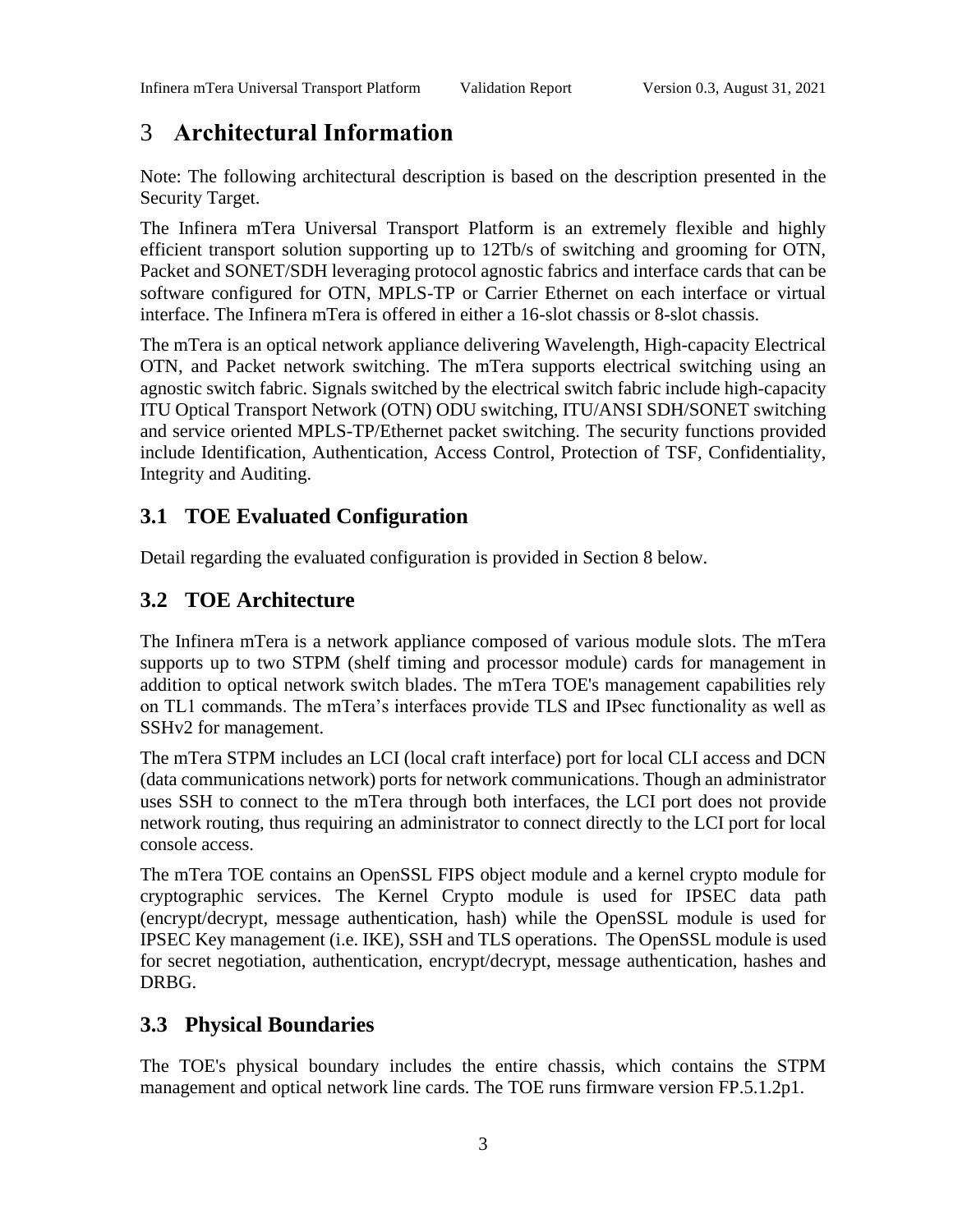The TOE operates with the following components in the Operating Environment:

- Audit Server The TOE utilizes an external syslog server to store audit records.
- Authentication Server The TOE has the ability to use RADIUS servers to authenticate users.
- Time Server The TOE uses a Network Time Protocol (NTP) server to synchronize its system clock with a central time source.
- SSH Client The remote administrator uses an SSH client to access the CLI.

## <span id="page-6-0"></span>4 **Security Policy**

This section summaries the security functionality of the TOE:

- 1. Security audit
- 2. Cryptographic support
- 3. Identification and authentication
- 4. Security management
- 5. Protection of the TSF
- 6. TOE access
- 7. Trusted path/channels

## <span id="page-6-1"></span>**4.1 Security audit**

The TOE is designed to be able to generate logs for a wide range of security relevant events including start-up and shutdown of the TOE, all administrator actions, and all events identified in the Security Target, Table 2 Auditable Events. The TOE can be configured to store the logs locally so they can be accessed by an administrator or alternately to send the logs to a designated syslog server in the operational environment.

## <span id="page-6-2"></span>**4.2 Cryptographic support**

The TOE includes cryptographic modules that provide key management, random bit generation, encryption/decryption, digital signature and secure hashing and key-hashing features in support of higher level cryptographic protocols including IPsec, SSH, and TLS.

#### <span id="page-6-3"></span>**4.3 Identification and authentication**

The TOE requires administrators to be identified and authenticated before they can access any TOE security functions. The TOE supports role-based authentication, so user accounts are assigned predefined roles which restrict them based on their assigned role. The TOE maintains these administrator and user attributes which can be defined locally with user names and passwords or can be defined in the context of local RADIUS services. Authentication can be either locally or remotely through an external authentication server, or internally. After an administrator-specified number of failed attempts, the user account is locked out. The TOE's password mechanism provides configuration for a minimum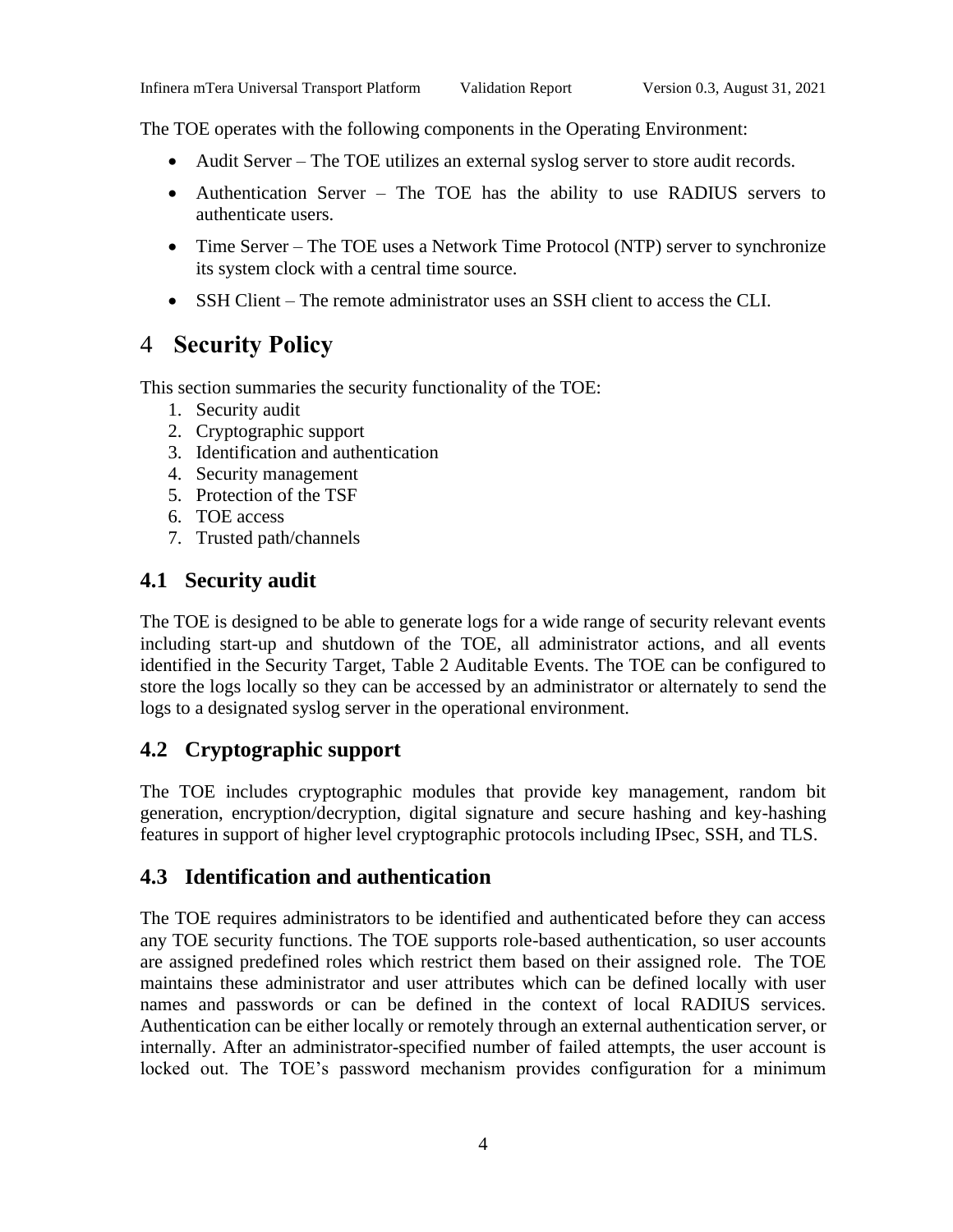password length. The TOE also protects, stores and allows authorized administrators to load X.509.v3 certificates for use to support authentication for IPsec, TLS and SSH connections.

#### <span id="page-7-0"></span>**4.4 Security management**

The TOE provides the administrator role the capability to configure and manage all TOE security functions including cryptographic operations, user accounts, passwords, advisory banner, session inactivity and TOE updates. The management functions are restricted to the administrator role. The role must have the appropriate access privileges or access will be denied. The TOE's cryptographic functions ensure that only secure values are accepted for security attributes.

## <span id="page-7-1"></span>**4.5 Protection of the TSF**

The TOE has its own internal hardware clock that provides reliable time stamps used for auditing. The TOE stores passwords on flash and encrypts the passwords using an AES-256- CBC key. The TOE does not provide any interfaces that allow passwords or keys to be read. The TOE also provides integrity and security protection for all communication between its components. This prevents unauthorized modification or disclosure of TSF data during transmission.

The TOE runs self-tests during power up and periodically during operation to ensure the correct operation of the cryptographic functions and TSF hardware. There is an option for the administrator to verify the integrity of stored TSF executable code. The TOE executes self-tests for both the Kernel Crypto module and OpenSSL FIPS Object module.

The TOE includes mechanisms so that the administrator can determine the TOE version and update the TOE securely using digital signatures.

## <span id="page-7-2"></span>**4.6 TOE access**

The TOE allows administrators to configure a period of inactivity for administrator and user sessions. Once that time period has been reached while the session has no activity, the session is terminated. All users may also terminate their own sessions at any time. A warning banner is displayed at the management interfaces (local CLI and SSH) to advise users on appropriate use and penalty for misuse of system.

## <span id="page-7-3"></span>**4.7 Trusted path/channels**

The TOE uses IPsec to provide an encrypted channel between itself and third-party trusted IT entities in the operating environment including external syslog server, external authentication server and NTP server. The TOE also uses IPsec to encrypt communications between the TOE and external IT entities. The TOE uses TLS to secure network communications with an external optical network peer.

The TOE secures remote communication with administrators by implementing SSHv2 for CLI access. Both the integrity and disclosure protection are ensured via the secure protocol.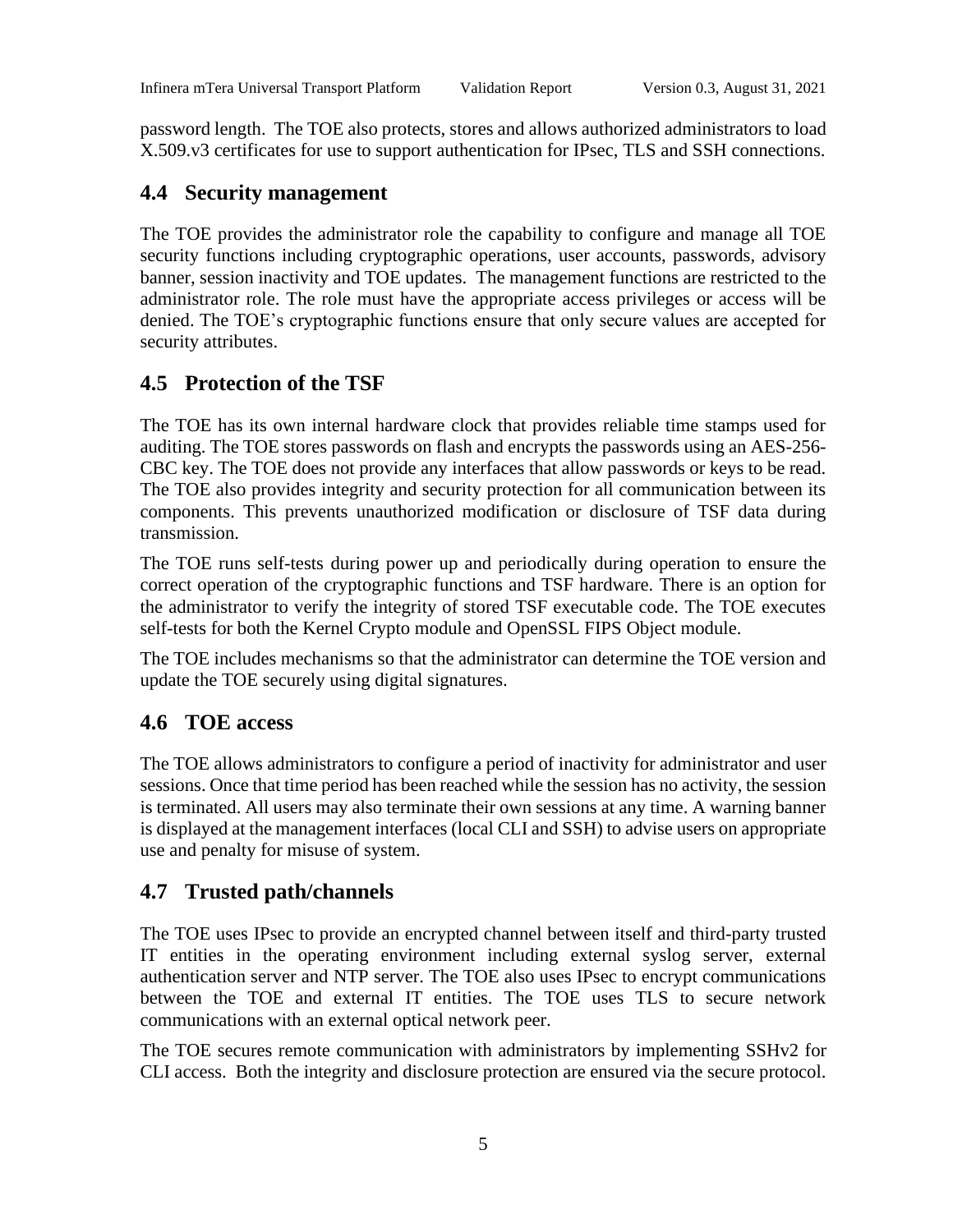If the negotiation of a secure session fails or if the user cannot be authenticated for remote administration, the attempted session will not be established.

## <span id="page-8-0"></span>5 **Assumptions & Clarification of Scope**

#### *Assumptions*

The Security Problem Definition, including the assumptions, may be found in the following documents:

• collaborative Protection Profile for Network Devices, version 2.1, 24 September 2018

That information has not been reproduced here and the NDcPP21 should be consulted if there is interest in that material*.*

The scope of this evaluation was limited to the functionality and assurances covered in the NDcPP21 as described for this TOE in the Security Target. Other functionality included in the product was not assessed as part of this evaluation. All other functionality provided by the devices needs to be assessed separately, and no further conclusions can be drawn about their effectiveness*.*

#### *Clarification of scope*

All evaluations (and all products) have limitations, as well as potential misconceptions that need clarification. This text covers some of the more important limitations and clarifications of this evaluation. Note that:

- As with any evaluation, this evaluation only shows that the evaluated configuration meets the security claims made with a certain level of assurance (the assurance activities specified in the collaborative Protection Profile for Network Devices and performed by the evaluation team).
- This evaluation covers only the specific device models and software as identified in this document, and not any earlier or later versions released or in process.
- This evaluation did not specifically search for, nor attempt to exploit, vulnerabilities that were not "obvious" or vulnerabilities to objectives not claimed in the ST. The CEM defines an "obvious" vulnerability as one that is easily exploited with a minimum of understanding of the TOE, technical sophistication and resources.
- The functionality evaluated is scoped exclusively to the security functional requirements specified in the NDcPP21 and applicable Technical Decisions. Any additional security related functional capabilities of the TOE were not covered by this evaluation.

## <span id="page-8-1"></span>6 **Documentation**

The following documents were available with the TOE for evaluation:

• mTera Universal Transport Platform version MT5.1.2 Security Target, v0.5, August 26, 2021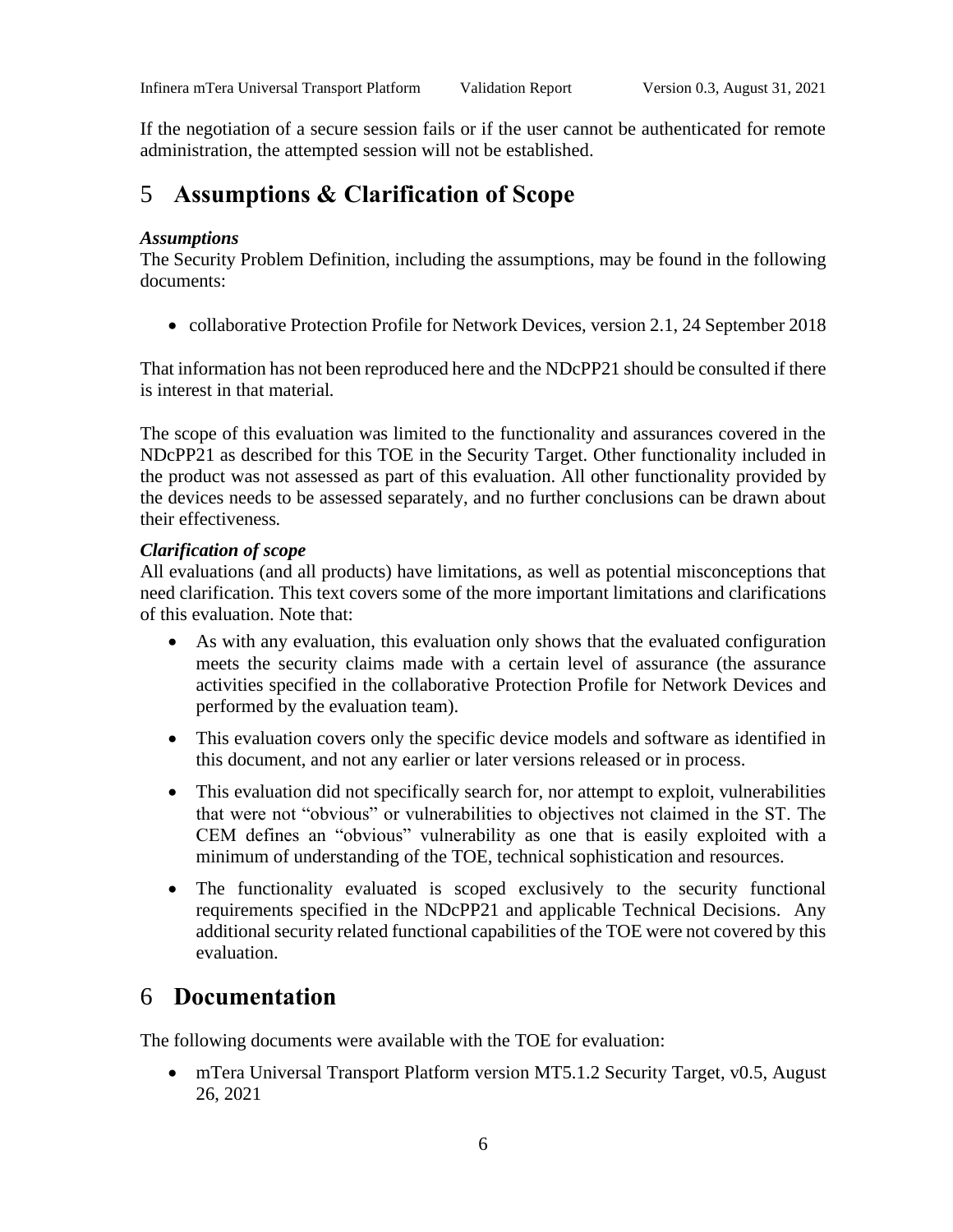- Coriant Product Hardening Guide, Version BP11, August 23, 2021
- TL1 Specification, version CP11, August 26, 2021

## <span id="page-9-0"></span>7 **IT Product Testing**

This section describes the testing efforts of the developer and the Evaluation Team. It is derived from information contained in the Assurance Activity Report (NDcPP21) for Infinera mTera Universal Transport Platform MT5.1.2, Version 0.3, August 26, 2021 (AAR).

#### <span id="page-9-1"></span>**7.1 Developer Testing**

<span id="page-9-2"></span>No evidence of developer testing is required in the assurance activities for this product.

#### **7.2 Evaluation Team Independent Testing**

The evaluation team verified the product according a Common Criteria Certification document and ran the tests specified in the NDcPP21 including the tests associated with optional requirements.

## <span id="page-9-3"></span>8 **Evaluated Configuration**

| <b>Product Model</b>                                                          | <b>Part Number(s)</b> | <b>CPU</b>                               |
|-------------------------------------------------------------------------------|-----------------------|------------------------------------------|
| Infinera Corporation mTera Universal<br>Transport Platform $-8$ slot chassis  | 81.71S-MTERA8-R6      | See the 8-slot<br><b>STPM CPU below</b>  |
| Infinera Corporation mTera Universal<br>Transport Platform $-16$ slot chassis | 81.71S-MTERA-R6       | See the 16-slot<br><b>STPM CPU below</b> |
| 8-slot STPM                                                                   | 82.71C-M8STPM-R6      | NXP QorIQ P-4080                         |
| 16-slot STPM                                                                  | 82.71C-MSTPM-R6       | NXP QorIQ P-4080                         |

The evaluated configuration consists of the following series and models:

The STPM cards are management cards that run the software image for the mTera. The only difference between the two STPMs is that they are built with different form factors.

## <span id="page-9-4"></span>9 **Results of the Evaluation**

The results of the assurance requirements are generally described in this section and are presented in detail in the proprietary ETR. The reader of this document can assume that all assurance activities and work units received a passing verdict.

A verdict for an assurance component is determined by the resulting verdicts assigned to the corresponding evaluator action elements. The evaluation was conducted based upon CC version 3.1 rev 5 and CEM version 3.1 rev 5. The evaluation determined the mTera Universal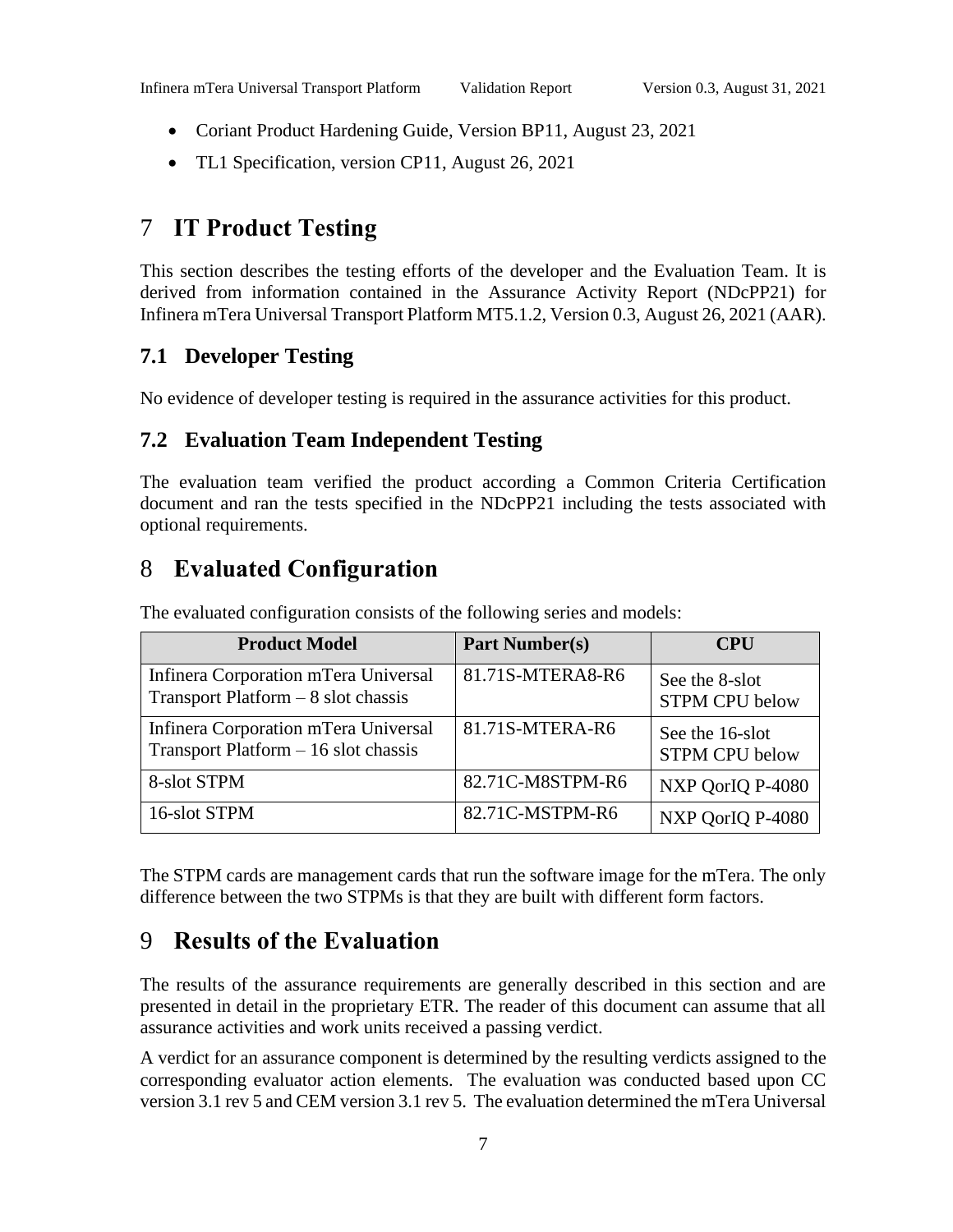Transport Platform TOE to be Part 2 extended, and to meet the SARs contained in the NDcPP21.

## <span id="page-10-0"></span>**9.1 Evaluation of the Security Target (ASE)**

The evaluation team applied each ASE CEM work unit. The ST evaluation ensured the ST contains a description of the environment in terms of policies and assumptions, a statement of security requirements claimed to be met by the Infinera mTera Universal Transport Platform MT5.1.2 products that are consistent with the Common Criteria, and product security function descriptions that support the requirements.

The validator reviewed the work of the evaluation team and found that sufficient evidence and justification was provided by the evaluation team to confirm that the evaluation was conducted in accordance with the requirements of the CEM, and that the conclusion reached by the evaluation team was justified.

## <span id="page-10-1"></span>**9.2 Evaluation of the Development (ADV)**

The evaluation team applied each ADV CEM work unit. The evaluation team assessed the design documentation and found it adequate to aid in understanding how the TSF provides the security functions. The design documentation consists of a functional specification contained in the Security target and Guidance documents. Additionally, the evaluator performed the assurance activities specified in the NDcPP21 related to the examination of the information contained in the TSS.

The validator reviewed the work of the evaluation team and found that sufficient evidence and justification was provided by the evaluation team to confirm that the evaluation was conducted in accordance with the requirements of the CEM, and that the conclusion reached by the evaluation team was justified.

## <span id="page-10-2"></span>**9.3 Evaluation of the Guidance Documents (AGD)**

The evaluation team applied each AGD CEM work unit. The evaluation team ensured the adequacy of the user guidance in describing how to use the operational TOE. Additionally, the evaluation team ensured the adequacy of the administrator guidance in describing how to securely administer the TOE. All the guides were assessed during the design and testing phases of the evaluation to ensure they were complete.

The validator reviewed the work of the evaluation team and found that sufficient evidence and justification was provided by the evaluation team to confirm that the evaluation was conducted in accordance with the requirements of the CEM, and that the conclusion reached by the evaluation team was justified.

## <span id="page-10-3"></span>**9.4 Evaluation of the Life Cycle Support Activities (ALC)**

The evaluation team applied each ALC CEM work unit. The evaluation team found that the TOE was identified.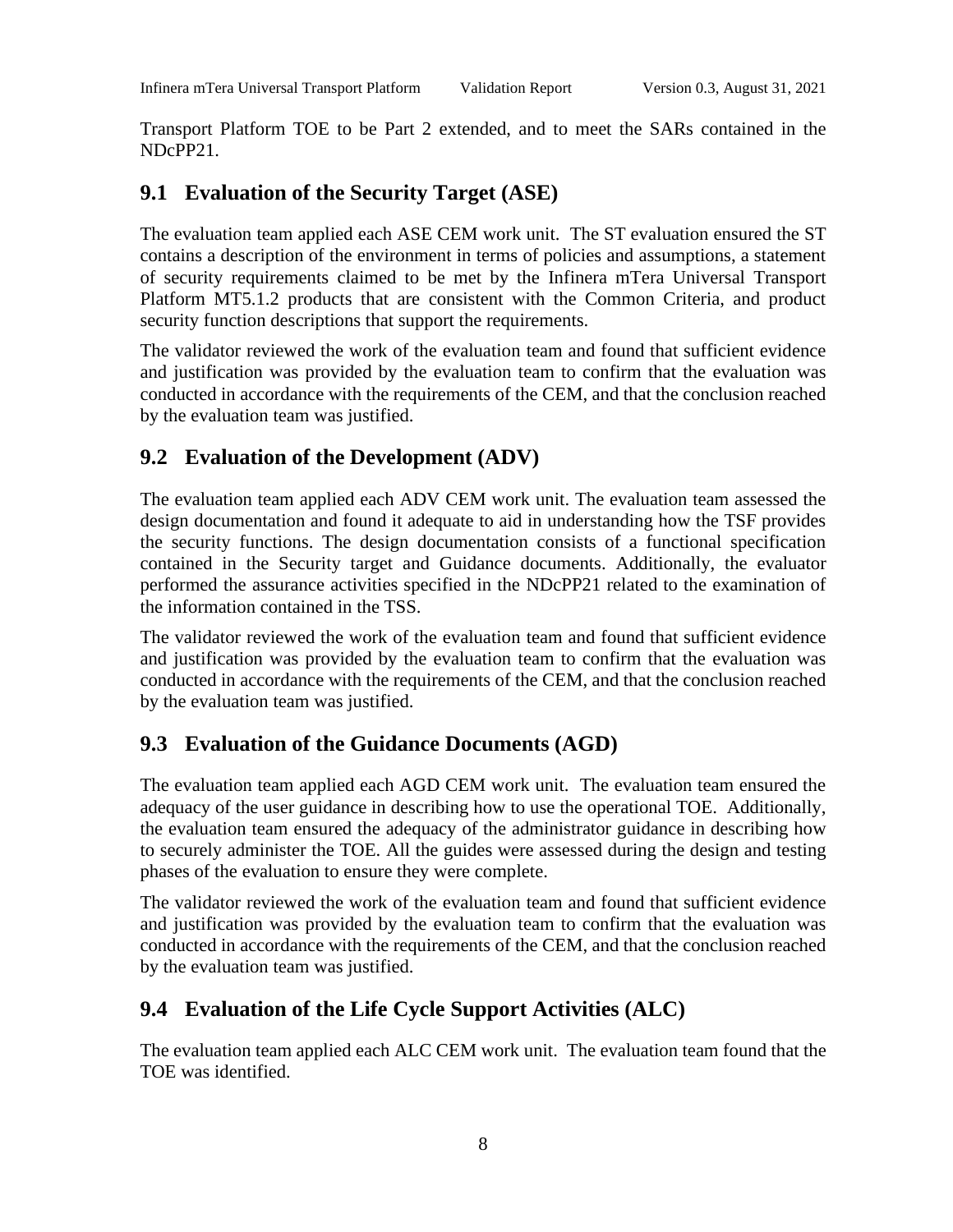The validator reviewed the work of the evaluation team and found that sufficient evidence and justification was provided by the evaluation team to confirm that the evaluation was conducted in accordance with the requirements of the CEM, and that the conclusion reached by the evaluation team was justified.

## <span id="page-11-0"></span>**9.5 Evaluation of the Test Documentation and the Test Activity (ATE)**

The evaluation team applied each ATE CEM work unit. The evaluation team ran the set of tests specified by the assurance activities in the NDcPP21 and recorded the results in a Test Report, summarized in the AAR.

The validator reviewed the work of the evaluation team and found that sufficient evidence and justification was provided by the evaluation team to confirm that the evaluation was conducted in accordance with the requirements of the CEM, and that the conclusion reached by the evaluation team was justified.

## <span id="page-11-1"></span>**9.6 Vulnerability Assessment Activity (VAN)**

The evaluation team applied each AVA CEM work unit. The vulnerability analysis is in the Detailed Test Report (DTR) prepared by the evaluator. The vulnerability analysis includes a public search for vulnerabilities. The public search for vulnerabilities did not uncover any residual vulnerability.

The evaluator searched the:

- National Vulnerability Database (https://web.nvd.nist.gov/vuln/search)
- Vulnerability Notes Database [\(http://www.kb.cert.org/vuls/\)](http://www.kb.cert.org/vuls/)
- Rapid7 Vulnerability Database [\(https://www.rapid7.com/db/vulnerabilities\)](https://www.rapid7.com/db/vulnerabilities)
- Tipping Point Zero Day Initiative [\(http://www.zerodayinitiative.com/advisories\)](http://www.zerodayinitiative.com/advisories)
- Exploit / Vulnerability Search Engin [\(http://www.exploitsearch.net\)](http://www.exploitsearch.net/)
- SecurITeam Exploit Search [\(http://www.securiteam.com\)](http://www.securiteam.com/)
- Tenable Network Security [\(http://nessus.org/plugins/index.php?view=search\)](http://nessus.org/plugins/index.php?view=search)
- Offensive Security Exploit Database [\(https://www.exploit-db.com/\)](https://www.exploit-db.com/)

on 08/11/2021 with the following search terms:

| "Infinera",      | "ssh",   | " $tcp$ ",          |
|------------------|----------|---------------------|
| "Coriant mTera", | "ike",   | "NXP QorIQ P-4080". |
| "TL1",           | "ipsec", |                     |
| "radius",        | "tls",   |                     |

The validator reviewed the work of the evaluation team and found that sufficient evidence and justification was provided by the evaluation team to confirm that the evaluation was conducted in accordance with the requirements of the CEM, and that the conclusion reached by the evaluation team was justified.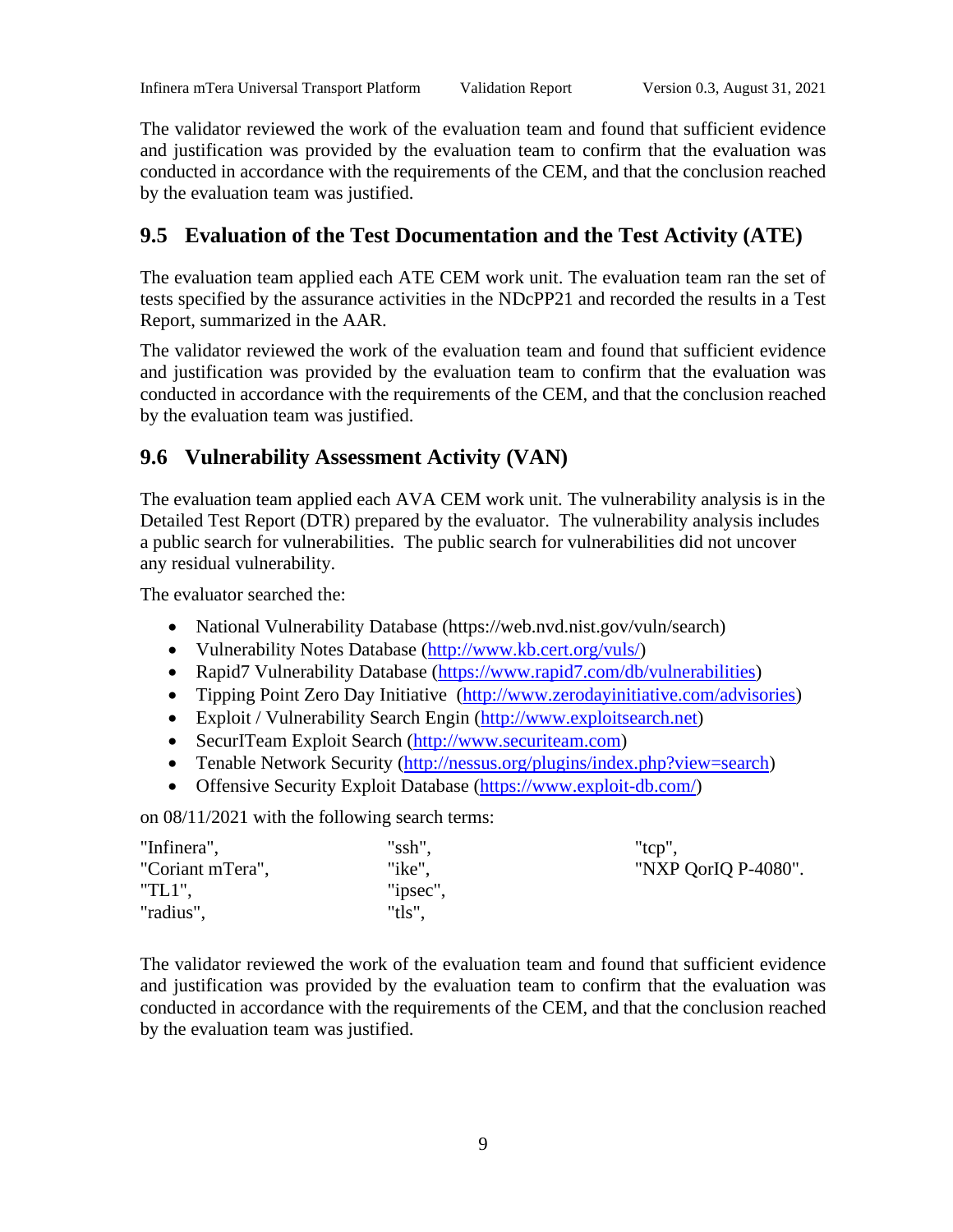## <span id="page-12-0"></span>**9.1 Summary of Evaluation Results**

The evaluation team's assessment of the evaluation evidence demonstrates that the claims in the ST are met. Additionally, the evaluation team's testing also demonstrated the accuracy of the claims in the ST.

The validation team's assessment of the evidence provided by the evaluation team is that it demonstrates that the evaluation team followed the procedures defined in the CEM, and correctly verified that the product meets the claims in the ST.

## <span id="page-12-1"></span>10 **Validator Comments/Recommendations**

The validation team notes that the evaluated configuration is dependent upon the TOE being configured per the evaluated configuration instructions in the document "Coriant Product Hardening Guide, Version BP11", dated 23 August 2021. No versions of the TOE and software, either earlier or later were evaluated.

Please note that the functionality evaluated is scoped exclusively to the security functional requirements specified in the Security Target. Other functionality included in the product was not assessed as part of this evaluation. Other functionality provided by devices in the operational environment, such as a management workstation, need to be assessed separately and no further conclusions can be drawn about their effectiveness.

The evaluation and testing of security functional requirements are scoped by the guidance included by the Assurance Activity associated with the Protection Profile claimed by the TOE. There is an inherent risk that elements of the TOE security functionality were not fully evaluated. It is recommended that the TOE be subject to integration testing within its intended environment to ensure proper configuration, compliance, and operation.

## <span id="page-12-2"></span>11 **Annexes**

Not applicable

## <span id="page-12-3"></span>12 **Security Target**

The Security Target is identified as: *mTera Universal Transport Platform version MT5.1.2 (NDcPP21) Security Target, Version 0.5, August 26, 2021*.

## <span id="page-12-4"></span>13 **Glossary**

The following definitions are used throughout this document:

- **Common Criteria Testing Laboratory (CCTL)**. An IT security evaluation facility accredited by the National Voluntary Laboratory Accreditation Program (NVLAP) and approved by the CCEVS Validation Body to conduct Common Criteria-based evaluations.
- **Conformance**. The ability to demonstrate in an unambiguous way that a given implementation is correct with respect to the formal model.